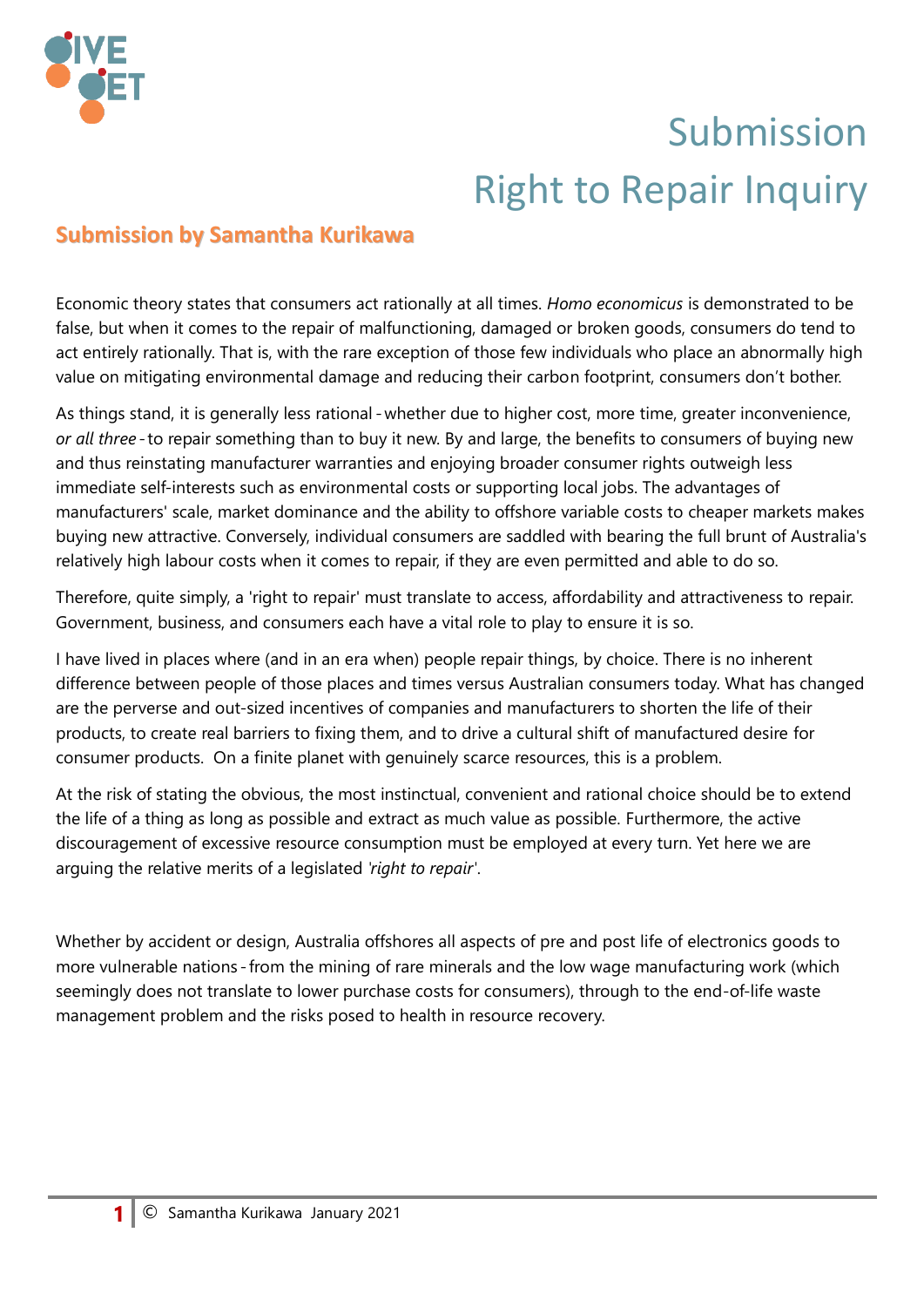

What's more, the market for second hand goods is artificially suppressed. This, I believe, is due to changing consumer norms and the emergence of a 'disposable culture' mindset driven in large part by an accepted business model of 'up-and-to-the-right' expectations of sales. There are disincentives for potential secondhand goods buyers including fewer or a complete absence of consumer rights, while there exists contrary incentives for product manufacturers with their enormous influence and deep pockets to deliver retail growth. The barriers to choosing refurbished and secondhand goods are only exacerbated by the absence of an unimpeded right to repair.

Then there's the fact of planned obsolescence. Premature and deliberate (or unintended yet effective) factors that render an item unusable removes individuals' freedom of choice, and creates an unmitigated environmental disaster. Whether it's the seeming conspiratorial decision by smartphone manufacturers to remove the headphone jack from all post-2020 devices (which results in obsolescence of older style headphones and demands the purchase of expensive new Bluetooth/USB-C ones), or the cessation of iTunes which forced music lovers to throw away their iPods, lose access to music libraries they'd paid for, and sign up to monthly streaming services (and devices capable of hosting them), or the literal impossibility of obtaining a replacement battery/screen/case/workable software update for any phone more than about 4 years old, planned obsolescence is an intrinsic part of the modern business model. And it's not just digital devices.

This higher-than-expected rate of replacement is always labelled as 'technological advancements' or 'safety innovations' or 'design improvements' by way of justification. It seems plainly evident it's simply a business model bolstered by advertising-driven, artificial demand for 'new' which makes people believe that there is always something better/bigger/faster available.

I refute the comment in the Issues Paper that it is difficult to identify deliberate attempts to reduce a product's lifespan so as to forcefully encourage a consumer to replace it.

Since its release in 2007, there have been 12 versions of the standard iPhone. To assess whether this is responding to genuine technological change, I propose a features and capabilities comparison. I hypothesise that the marginal benefit to the average consumer is minimal. To make a further assessment, compare the associated price tag of each version. Economic theory instructs that if one thing is far superior to another thing in the market, then the input costs must be comparatively higher and therefore so must be the priced charged to consumers. It is not so with consecutive iPhones whose comparative costs between versions is minimal, especially as they sometimes come onto the market within a year of the previous version. Meanwhile, Apple have long since stopped updating let alone repairing that first version (or even the more recent iPhones), meaning they are no longer usable.

Consumers already face a captured market that pressures them into phone upgrade at end of their 2 year contract - which always seems to coincide with faltering battery life and slower performance. It has long been accepted wisdom, as well as legally enforceable under Australian Consumer Law, that products should be fit for purpose for a reasonable period. With a price tag approaching the equivalent of an average worker's weekly wage, it cannot seriously be claimed that 2 years is a 'reasonable' timeframe for guaranteed usability of a smartphone.

If a 'natural evolution' defence is to be used as a means to diminish the right to repair, there must be a level playing field in order to restore consumer choice. If consumers are 'luddites' and don't wish to 'evolve', they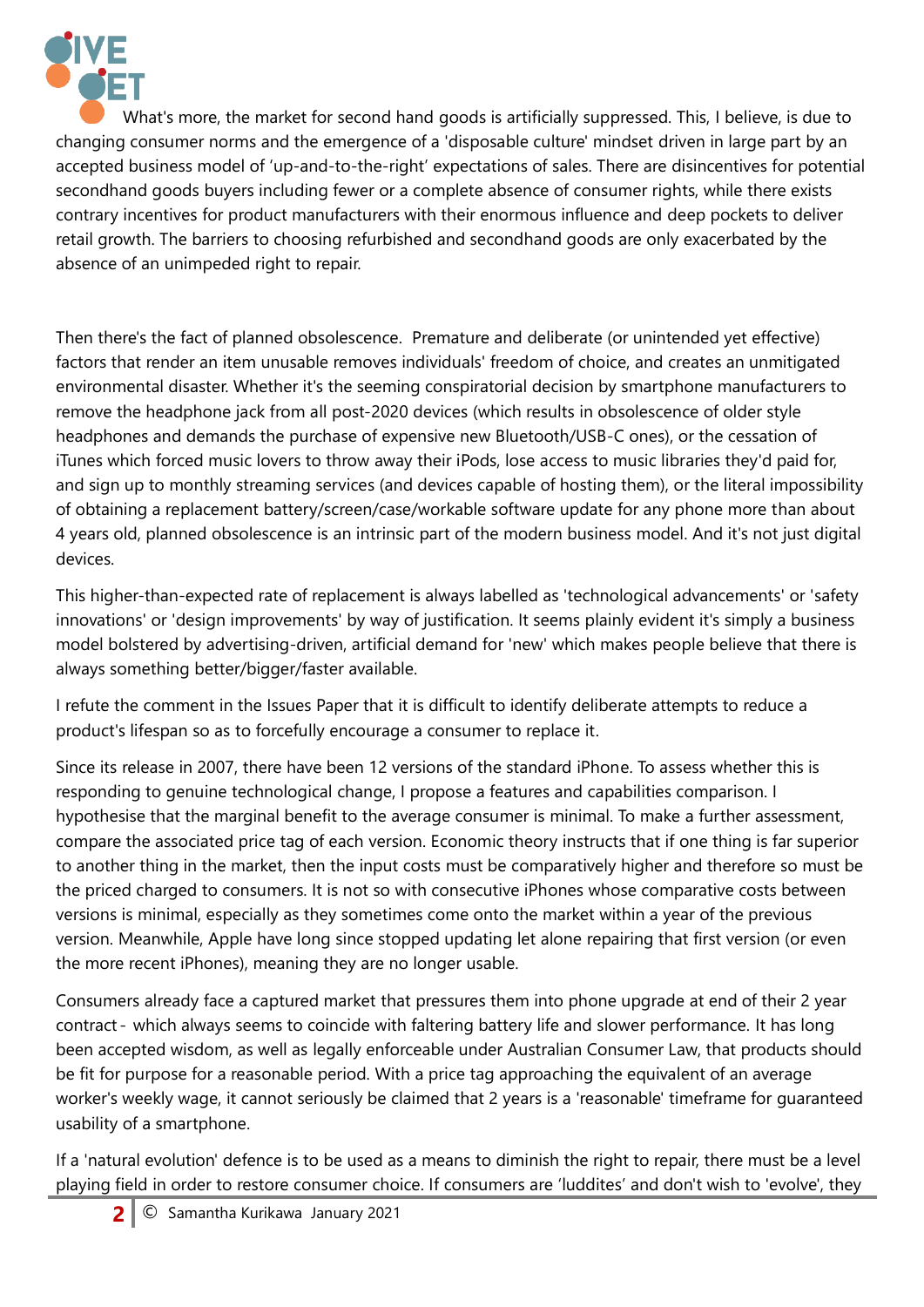

must continue to have that choice now and into the future. That is a fundamental principle of free market economics. If an economic defence of manufacturers' profits is to be espoused, a rebalancing of the relative costs to consumers and to the environment must equally be considered.

- Tax companies on products (or components) with short lifespans which 'cannot' be repaired
- Manufacturers should be obligated to take responsibility for the lifecycle of primary materials used, such as rare mineral recovery and the burden of landfill
- Products ought to be taxed for the proportional use of primary/raw materials versus recycled ones
- Mandatory industry contributions or compulsory membership of individual manufacturers in recycling schemes and e-waste solutions

It should not be supposed that the community should not be impacted through financial penalties and disincentives, such as heavy taxation and regulation suggested above, when it comes to opting for new over repair. We are on the precipice of irreversible environmental disaster, and without radical interventionist policies that force attitudinal and behavioural shifts, humanity will be unable to save itself from this existential crisis. Manufacturers must be incentivised to mitigate their impact and penalised for choosing not to. Of course those costs will be passed on to consumers. Government's role must be to enable individuals to make rational economic and environmental choices aligned with the greater need to consume less, including through a robust right to repair. Once in place, a manufacturer's decision to produce goods with short or truncated lifespans, or those which create barriers to repair, and an individual's choice to buy new or not repair goods, must attract consequences.

Regarding waste, the problem with e-waste isn't that it is uniquely (potentially) more damaging to the environment than general waste. The problem is that it's a new and increasingly large form of landfill which is not replacing nor proportionally reducing other types of waste. We just keep accumulating it. To deal with this looming crisis takes a two-pronged approach. In the primary market, taxation has a role. But it is essential that a right to repair and a thriving secondhand market enabled by stronger consumer protections complements and supports rational consumer decision-making.

Whereas planned obsolescence adds to the e-waste problem due to premature failure of devices, the right to repair and fostering a culture of repair would make a secondhand market more viable. When new products do enter the market, it is less likely still-working devices would be so readily discarded. People sell outgrown babies' items and already-read books to a pool of willing buyers - there is no obvious reason except the existing artificial barriers to owning and maintaining a device with confidence of one's legal rights that these products cannot find a hand-me-down market.

One benefit of a right to repair and investment in the repair market which has not been raised is the revival of Australia's fading manufacturing capabilities to ensure we remain a nation that makes things. Genuine competition and the choice of independent repairers, rather than the limits imposed by restricting the repair to 'authorised repairers' can only benefit consumers and the broader local economy through job creation and upskilling.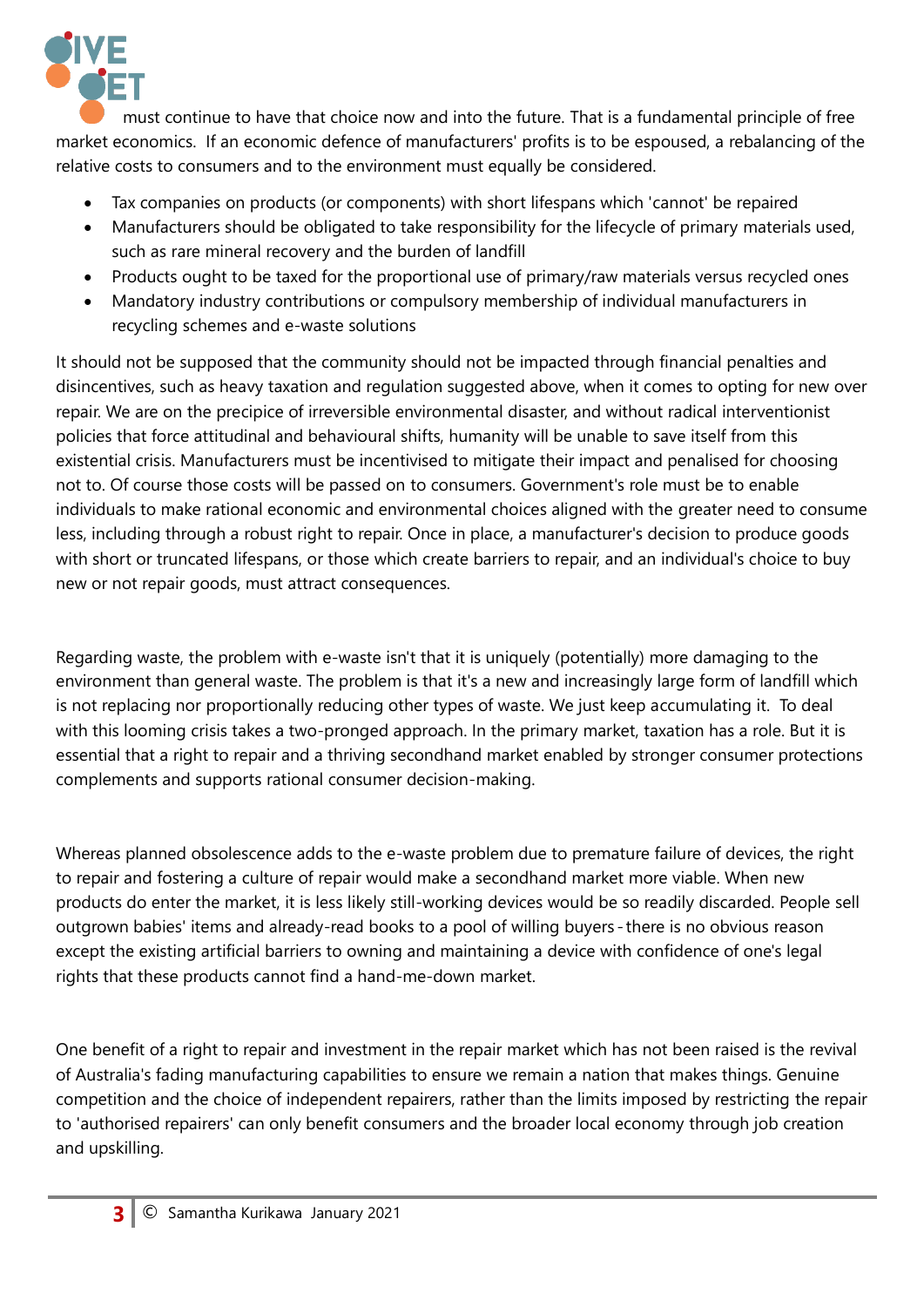

Original Equipment Manufacturer (OEM) warranties lock in consumers who are informed - rightly or wrongly-that they must use authorised repairers to fix something even if not covered by warranty or else the warranty is forfeited. An owner's right to repair is so minimised that an independent repairer who investigates a problem to provide a quote to fix it may void the manufacturer warranty. In this context it is made significantly more difficult for a consumer able to make an informed choice about a course of action.

I am a (petrol) scooter owner. My three year manufacturer warranty dictates that I undertake mandatory servicing at set intervals. Servicing by an authorised repairer is performed at very limited locations and resultantly, at high cost, therefore negating any gains by choosing a cheaper model. In fact, the number of authorised repairers for all brands of scooters is so limited that competition in the primary market is irrelevant, disproving the assertion that high repair costs cross-subsidise lower prices in the market for the original product. Why are there so few repairers? In the age of delivery riders and a renaissance in twowheeled transport to beat traffic congestion, I question whether authorised repairers are adequately compensated under warranty schemes, or if the fees paid to them to repair under warranty creates an economic environment which discourages them from participating in the scheme. Or perhaps it is a deliberate constriction of competition to drive up the cost of servicing and repair.

Either way, I feel sure that manufacturer refusal to allow independent repairs with the reasoning of 'quality assurance' removes choice and decision-making autonomy from the consumer (that is, the rightful owner) of the product. And again, OEM servicing is only of benefit when buying new goods and further discourages a secondhand market, so it cannot be claimed that it is "an efficient business strategy that benefits consumers" at large.

The economic theory that purports consumer harm by OEM servicing (and thereby non-competitive repair markets) is likely to be limited if there is a highly competitive primary market by creating downward pressure on product prices is clearly disproven by the case of iPhones. The iPhone is not made cheaper to buy by being difficult to get fixed comparative to other brands.

The argument that consumer data security is at the heart of restricting repairs to authorised repairers is a nonsense, or otherwise easily remedied. If there was legislation which made issues of data security for all repairers equal under the law, and if info sharing in the industry between all repairers was mandated (such as proposed for vehicle repairs), there would not be valid concerns about repair quality, safety nor security between OEMs as compared to independent repairers. Indeed, a non-competitive repair market increases risk to privacy and data security if a consumer's most rational economic choice is to throw away a personal device without deleting its contents because of the prohibitive costs or hassle to repair it first. In such a scenario, the device may subsequently be rescued by someone with the ability to fix it and access the former owner's personal data.

The only argument remaining against the right to repair is the intellectual property rights of manufacturers. While multinational companies may forfeit their monopoly profits if the right to repair becomes enshrined in law, my sympathies are not loyal to them and neither should be the government's. Instead we should be pioneering an age where business model impacts on the environment are not merely deemed 'externalities'.